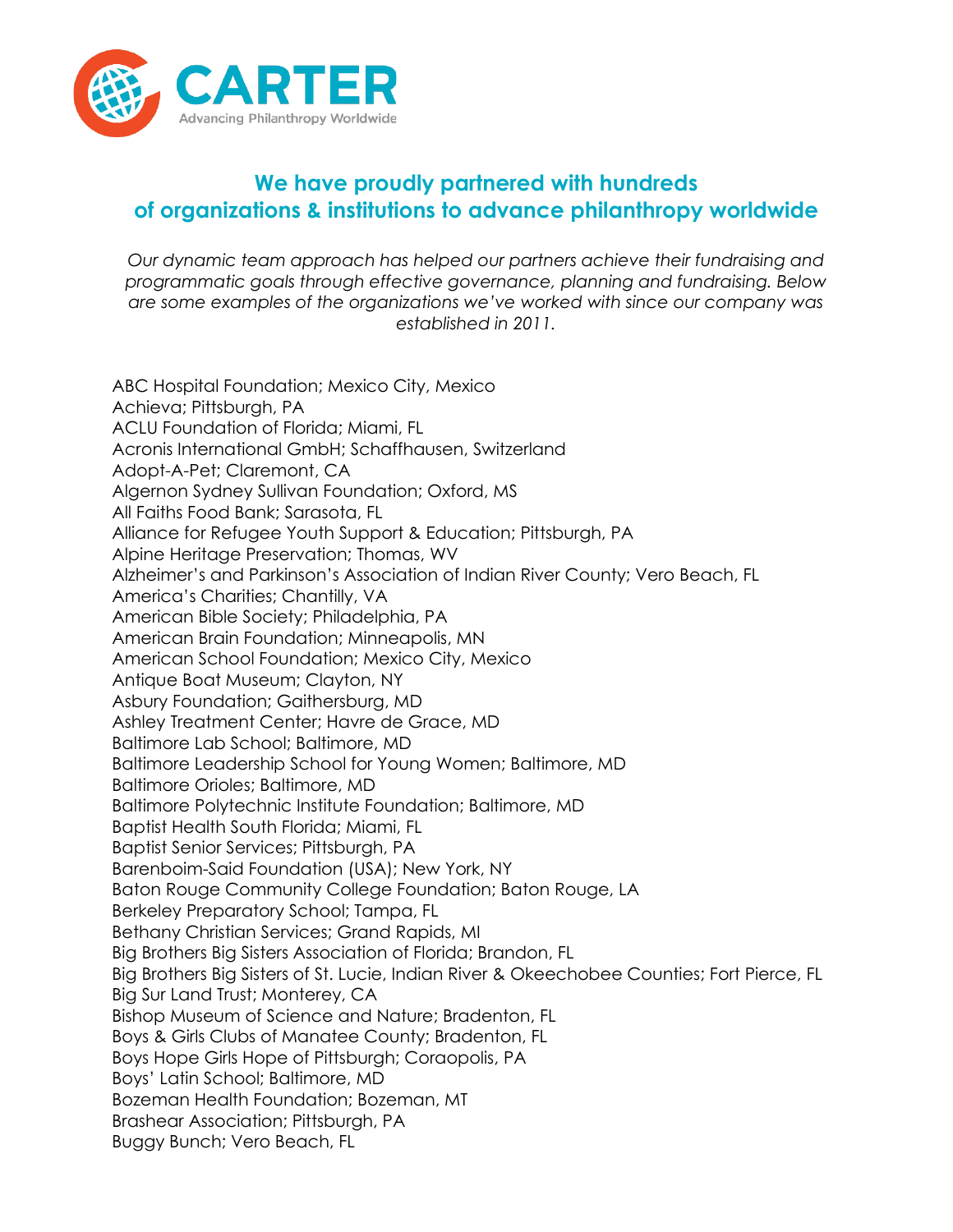Calvary Episcopal Church; Pittsburgh, PA Calvert Hall College High School; Baltimore, MD Camp Agawam; Raymond, ME Canterbury School; Fort Myers, FL Canterbury School; Saint Petersburg, FL Canterbury Woods; Williamsville, NY Capital Area United Way; Baton Rouge, LA Carlow University; Pittsburgh, PA Casa de la Amistad; Mexico City, Mexico Catholic Charities of the Diocese of Pittsburgh; Pittsburgh, PA Center for Adoption Support and Education; Burtonsville, MD Centro Mexicano para la Filantropía A.C.; Mexico City, Mexico Charleston Area Medical Center Foundation; Charleston, WV Charlotte Bilingual Preschool; Charlotte, NC Charlotte Film Society; Charlotte, NC Charlotte Symphony Orchestra; Charlotte, NC Chesapeake Conservancy; Annapolis, MD Chicago Symphony Orchestra; Chicago, IL Childcare Resources; Vero Beach, FL Children International; Kansas City, MO Circus Arts Conservatory; Sarasota, FL City Theatre; Pittsburgh, PA Cobb Veterans Memorial Foundation; Marietta, GA Cognitive Behavior Institute Center for Education; Cranberry Township, PA Community Tampa Bay; Clearwater, FL Construction Management Association of America; Vienna, VA Cooper-Siegel Community Library; Pittsburgh, PA Crossover Mission; Vero Beach, FL C-SPAN; Washington, DC Diocese of Southwest Florida; Parrish, FL Direct Relief International; Santa Barbara, CA Dogs Playing for Life; Longmont, CO Durham Nativity School; Durham, NC East End Cooperative Ministry; Pittsburgh, PA Education Above All—Qatar Foundation; Doha, Qatar Episcopal Diocese of Long Island; Garden City, NY Faith in Action; Latrobe, PA Film Pittsburgh; Pittsburgh, PA Florida Association of Healthy Start Coalitions; Tallahassee, FL Florida House on Capitol Hill; Washington, DC Florida Humanities Council; Saint Petersburg, FL Forever Maryland; Forest Hill, MD Franciscan University; Baton Rouge, LA Friends After Diagnosis; Vero Beach, FL Foundation for Baltimore Country Public Library; Towson, MD Fundación CAAAREM; Mexico City, Mexico Fundación Cultural Federico Hoth, A.C.; Mexico City, Mexico Fundación El Peñon, I.A.P.; Mexico City, Mexico Fundación Mejoremos el Campo CNC, A.C.; Mexico City, Mexico Gifford Youth Achievement Center; Vero Beach, FL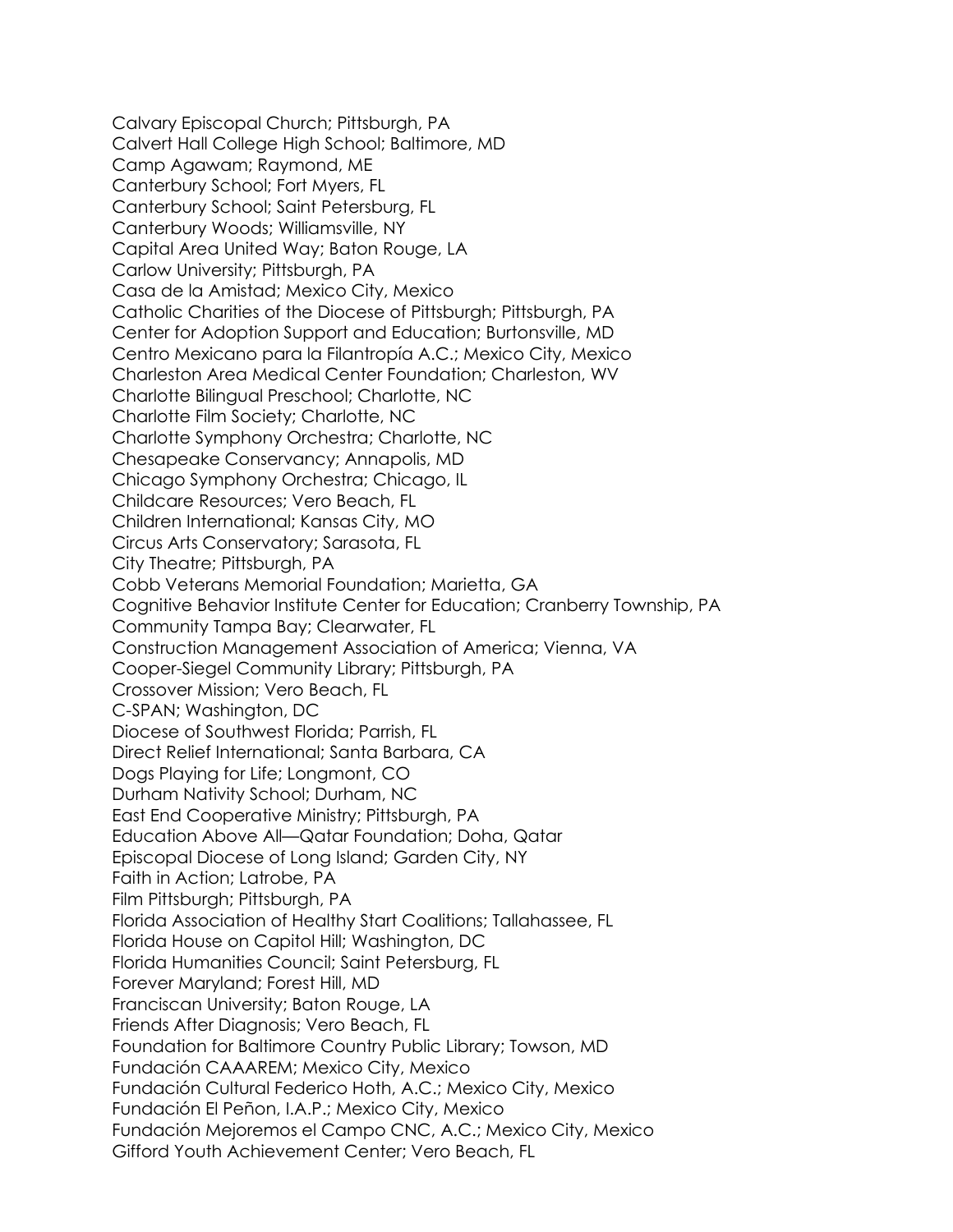Golf Fights Cancer; Norton, MA Greater Latrobe Partners in Education Foundation; Latrobe, PA Guadalupe Center; Naples, FL Habitat for Humanity of Greater Newburgh; Newburgh, NY Harborside Center for the Arts; Punta Gorda, FL Harford Day School; Bel Air, MD Headington Institute; Pasadena, CA HealthiE Nevada; Las Vegas, NV Helping Up Mission; Baltimore, MD Hillsborough Community College; Tampa, FL Holy Angels; Shreveport, LA Hope for Families Center; Vero Beach, FL Houston Habitat for Humanity; Houston, TX Impact 100 Palm Beach County; Boca Raton, FL Independence House; Hyannis, MA Indian River County Healthy Start Coalition; Vero Beach, FL Indian River Habitat for Humanity; Vero Beach, FL Indian River Medical Center Foundation; Vero Beach, FL Irvine Nature Center; Owings Mills, MD Jacobs Camp; Utica, MS John William Pope Center for Higher Education Policy; Raleigh, NC Johns Hopkins University; Baltimore, MD Junior Achievement of Western Pennsylvania; Pittsburgh, PA Kashi Church Foundation; Sebastian, FL Knoxville Museum of Art; Knoxville, TN Laffey-McHugh Foundation; Wilmington, DE Lake Highland Preparatory School; Orlando, FL Lawrence A. Martucci Benefit Corp; Tampa, FL Learning Alliance; Vero Beach, FL Life's Work of Western PA; Pittsburgh, PA Ligonier Valley YMCA; Ligonier, PA Louisiana School for Math, Science, and the Arts; Natchitoches, LA Louisiana State University at Eunice Foundation; Eunice, LA L'Université Sciences Po; Paris, France Lutheran SeniorLife Foundation; Zelienople, PA Marie Selby Botanical Gardens; Sarasota, FL Marine Mammal Care Center; San Pedro, CA Maryland Cultural and Conference Center (MC3); Annapolis, MD Maryland Environmental Trust; Crownsville, MD Maryland Food Bank; Baltimore, MD Maryland SPCA; Baltimore, MD Maryvale Preparatory School; Lutherville, MD Maumee Valley Country Day School; Toledo, OH MAZON; Los Angeles, CA Meals on Wheels Plus of Manatee; Bradenton, FL MedSend; Fort Mill, SC MedStar Health; Annapolis, MD Mercatus Center; Arlington, VA Mercy for Animals; Los Angeles, CA Monongahela Valley Hospital; Monongahela, PA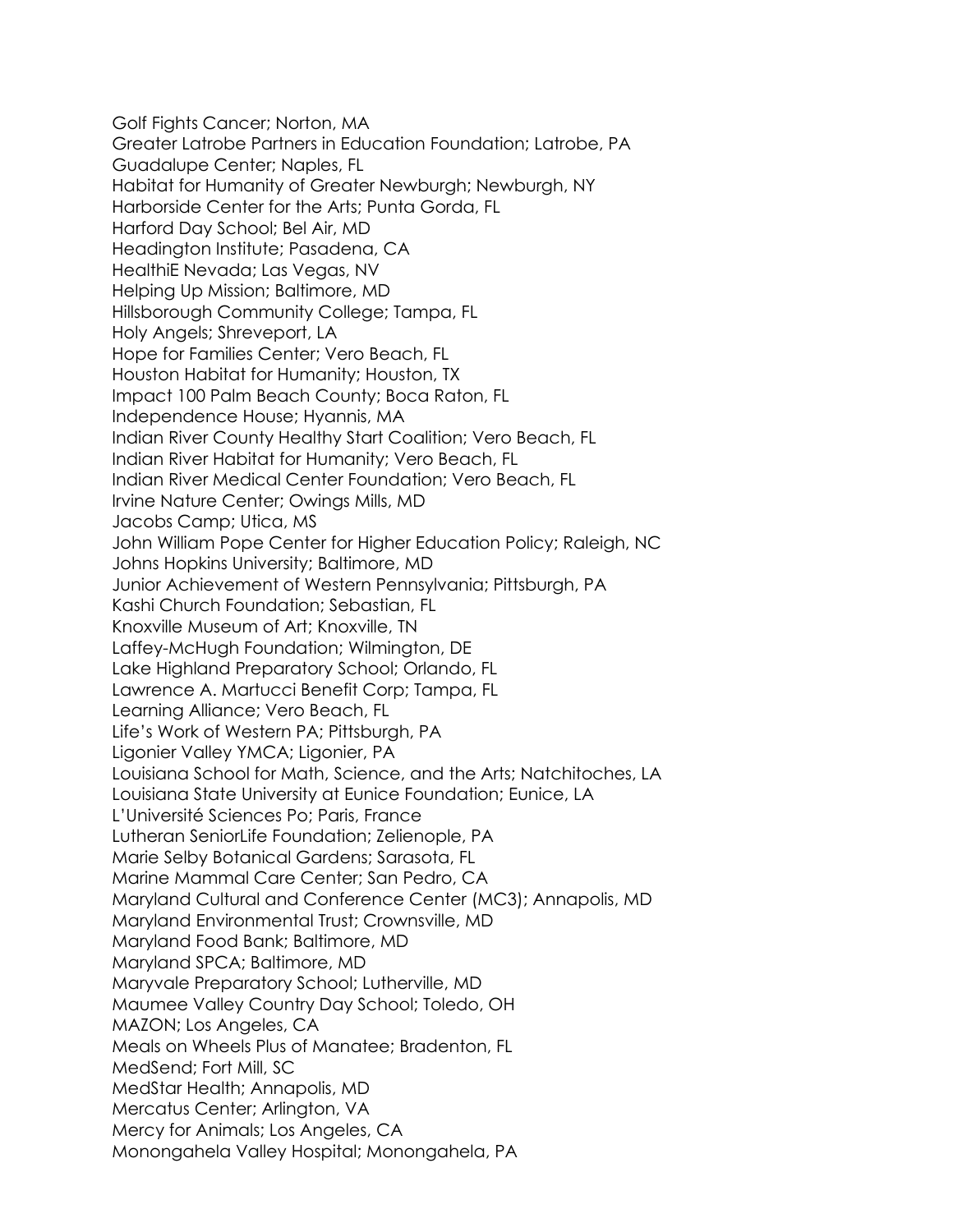Montefiore Medical Center; Yonkers, NY Museum of Contemporary Art (moCa) Cleveland; Cleveland, OH Museum of Science and Industry MOSI; Tampa, FL National Fisheries Institute; McLean, VA National Geographic Society & Education Foundation; Washington, DC National Shell Museum; Sanibel, FL Nevada Ballet Theatre; Las Vegas, NV Nevada Community Foundation; Las Vegas, NV Noah's Ark of Central Florida; Lakeland, FL nonPareil Institute; Plano, TX Olympiadas Especiales; Mexico City, Mexico Operation Mobilization USA; Tyrone, GA Our Little Roses Foreign Mission; Miami Shores, FL Palestine Children's Relief Fund; Kent, OH PARC; St. Petersburg, FL Parkinson's Foundation; Miami, FL & New York, NY Parks & People Foundation; Baltimore, MD Penn Highlands Healthcare; DuBois, PA Pennsylvania Coalition Against Rape; Harrisburg, PA Pennsylvania Organization for Women in Early Recovery; Pittsburgh, PA Performing Arts and Education Center of York County; Rock Hill, SC Phoenix Multisport; Denver, CO Pittsburgh Cultural Trust; Pittsburgh, PA Pittsburgh Festival Opera; Pittsburgh, PA Pittsburgh Public Theater; Pittsburgh, PA Plan International, Warwick, RI Point Park University; Pittsburgh, PA Port Discovery Children's Museum; Baltimore, MD Presbyterian Retirement Communities NW; Seattle, WA Presbyterian SeniorCare Foundation; Oakmont, PA Prison Fellowship International; Washington, DC Project Orbis International; New York, NY Provivah; Mexico Range 2.14; Lexington, SC Recreation and Park Commission for the Parish of East Baton Rouge ("BREC"); Baton Rouge, LA Research Park Corporation; Baton Rouge, LA Resilient Retreat; Sarasota, FL River Parishes Community College; Gonzales, LA Riverlife; Pittsburgh, PA Rockbridge Area Health Center; Lexington, VA Roland Park Community Foundation; Baltimore, MD Ronald McDonald House of Maryland; Baltimore, MD Rosarian Academy; West Palm Beach, FL Roundup River Ranch; Gypsum, CO Runwell Foundation; Jacksonville, FL Saint Agnes Foundation; Baltimore, MD Saint Francis Manor of Vero Beach; Vero Beach, FL Saint Germaine Children's Charity; La Jolla, CA Saint John's Episcopal Parish Day School; Tampa, FL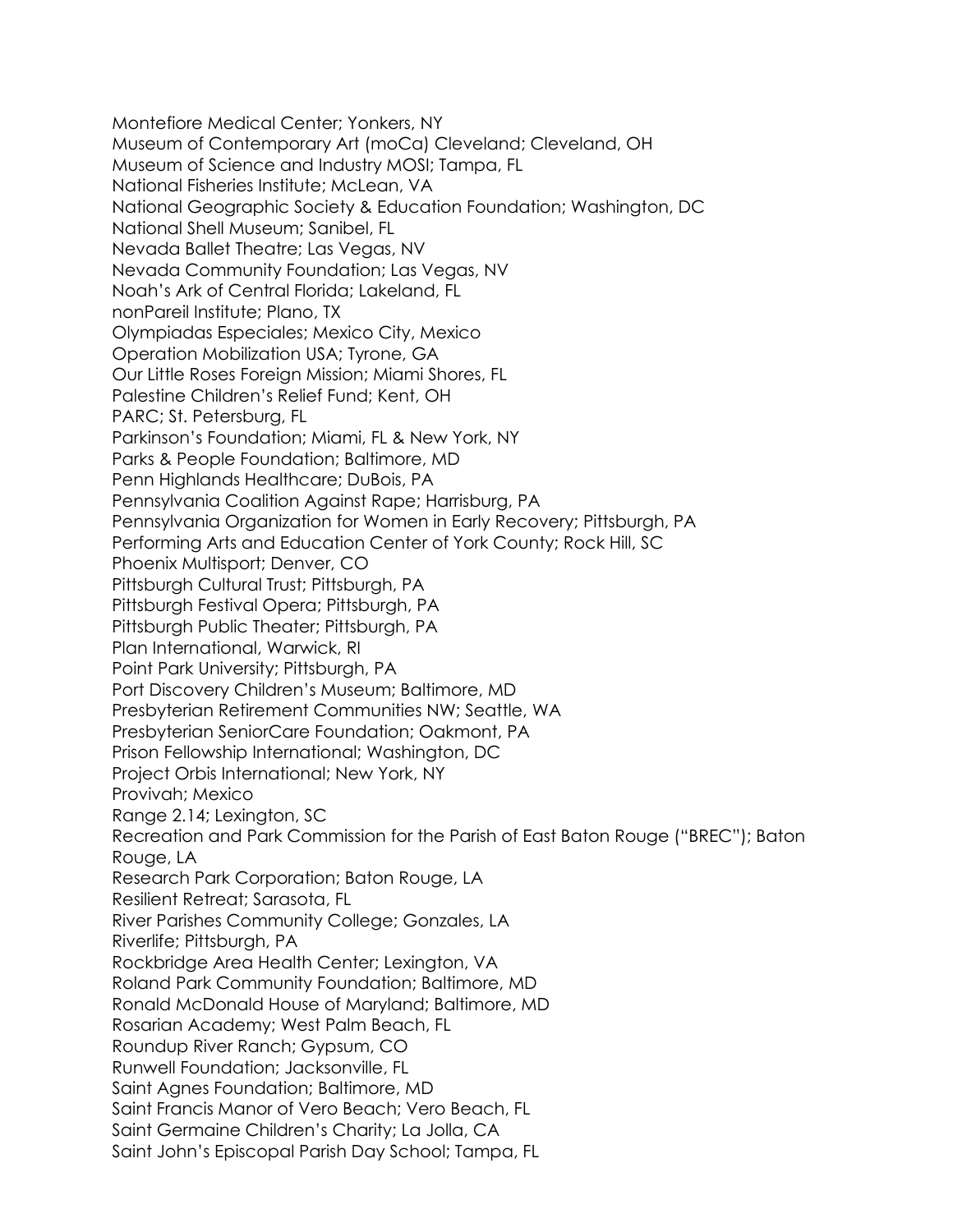Saint Stephen's Episcopal School; Bradenton, FL Samaritan House for Boys; Stuart, FL Sarasota Ballet; Sarasota, FL Sarasota Christian School; Sarasota, FL Seafood Nutrition Partnership; Arlington, VA Senior Resource Association; Vero Beach, FL Shakespeare's Globe Centre-USA; London, England Sisters of St. Joseph; Baden, PA SNV USA; Washington, DC SOAR; Balsam, NC Southern Lehigh School District; Center Valley, PA Stevenson School; Pebble Beach, CA Straz Center for the Performing Arts; Tampa, FL Susan G. Komen; Dallas, TX Sweetwater Center for the Arts; Sewickley, PA Tampa Theatre; Tampa, FL Tennis Alliance of Anne Arundel County; Annapolis, MD The Brighton School; Baton Rouge, LA The Lauri Ann West Community Center; Pittsburgh, PA The League for People with Disabilities; Baltimore, MD The Odyssey School; Stevenson, MD The Westmoreland Museum of American Art; Greensburg, PA Three Rivers Young Peoples Orchestras; Pittsburgh, PA Tissue Banks International; Baltimore, MD Travelers Aid Society of Pittsburgh; Pittsburgh, PA Treasure Coast Hospice; Stuart, FL Trinity Episcopal Church; Vero Beach, FL U.S. Department of State, Cultural Heritage Program; Washington, DC U.S.-Mexico Foundation; Mexico City, Mexico U.S. Water Partnership; Arlington, VA United Community Centers; Bradenton, FL United States Center for SafeSport; Denver, CO United States Olympic Committee; Colorado Springs, CO United Way St. Lucie; Fort Pierce, FL United Way Suncoast; Tampa, FL University Laboratory School Foundation; Baton Rouge, LA University of Mississippi; Oxford, MS University of Monterrey (UDEM); Monterrey, Mexico University of Pittsburgh (Institute for Entrepreneurial Excellence); Pittsburgh, PA University of South Florida Sarasota-Manatee; Sarasota, FL Un Kilo de Ayuda A.C.; Mexico City, Mexico Van Wezel Foundation; Sarasota, FL Virginia Museum of Natural History; Martinsville, VA Visiting Nurse Association of the Treasure Coast; Vero Beach, FL VNA & Hospice Foundation; Vero Beach, FL Washington School; Greenville, MS Waterfront Partnership of Baltimore; Baltimore, MD Wellness House of Annapolis; Annapolis, MD Westcoast Black Theatre Troupe; Sarasota, FL Western High School Foundation; Baltimore, MD